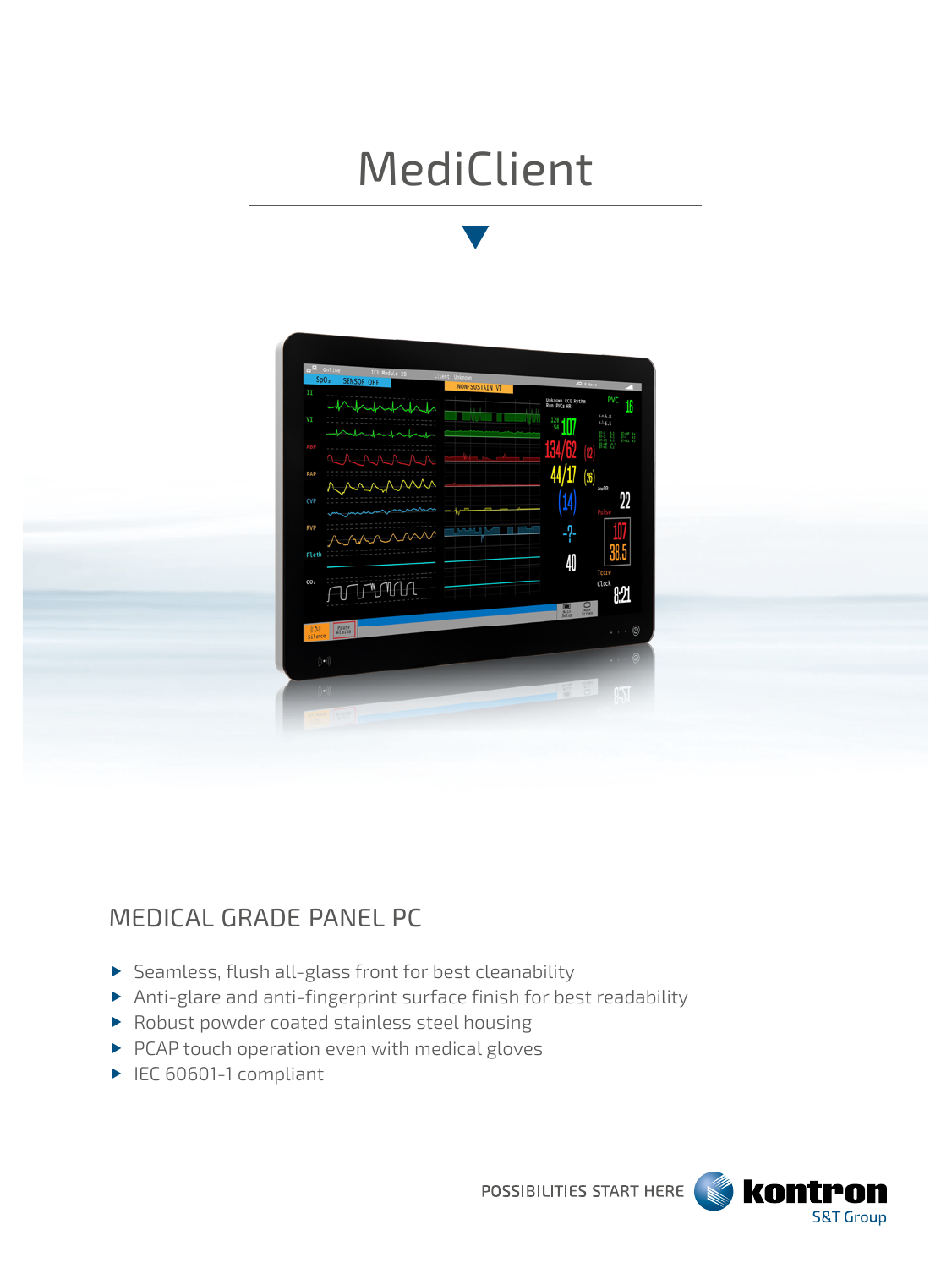#### MediClient MEDICAL GRADE PANEL PC

Kontron's new MediClient Panel PC with its robust front made of continuous tempered glass and a seamless user interface is ideally suited for all applications with high hygienic requirements as well as in the tough clinic routine. Special anti-glare and anti-fingerprint surface finishes ensure the best readability even with touch operation or difficult lighting conditions. The PCAP touch can also be operated with medical gloves. All relevant system components have been developed and manufactured in-house, thus ensuring individual customization and prompt support.

The system was developed in compliance with DIN EN 60601-1 for special safety of electronic devices in medical environments and is suitable for all applications with comprehensive hygienic specifications such as in nurses' stations, operating rooms, intensive care units or even in laboratories, pharmacies and clean rooms. Data transmission between different medical devices such as hospital information systems and wearables is ensured by wireless interfaces (WiFi, BT) and the EN 60601 certified isolated interfaces. In addition, MediClient supports the SDC standard (Service-oriented Device Connectivity) and thus enables standardized communication across manufacturer boundaries.

#### **TECHNICAL INFORMATION**

| <b>DISPLAY SIZE</b>                                        | 21.5"                                                                                                                                                |  |
|------------------------------------------------------------|------------------------------------------------------------------------------------------------------------------------------------------------------|--|
| FORMAT/RESOLUTION                                          | 1920 x 1080/16:9                                                                                                                                     |  |
| <b>LED BACKLIGHT</b>                                       | Life time >=50.000 h                                                                                                                                 |  |
| <b>BRIGHTNESS</b>                                          | 400 $\frac{rd}{m^2}$                                                                                                                                 |  |
| <b>VIEWING ANGLE</b>                                       | H178°/V178°                                                                                                                                          |  |
| <b>DIMENSIONS</b>                                          | 523,4 x 336 x 65 mm                                                                                                                                  |  |
| <b>WEIGHT</b>                                              | 9 <sub>kg</sub>                                                                                                                                      |  |
| <b>FRONT OPTIONS</b>                                       | Projected capacitive touch (PCAP), anti-glare and anti-fingerprint hardened glass                                                                    |  |
| <b>MOUNTING</b>                                            | <b>VESA 100</b>                                                                                                                                      |  |
| <b>PROCESSOR</b>                                           | Intel® Celeron® 4305UE (2 Cores, 2M Cache, 2.00 GHz)<br>Intel® Core™ i5-8365UE (4 cores, 6M Cache, up to 4.10 GHz)                                   |  |
| <b>RAM</b>                                                 | Intel® Celeron® 4305UE: 4/8/16 GByte<br>Intel® Core™ i5-8365UE: 4/8/12/20 GByte                                                                      |  |
| <b>MASS STORAGE</b>                                        | 128/256/512 GByte SSD                                                                                                                                |  |
| <b>STANDARD INTERFACES</b>                                 | 4x USB 3.2 Gen 2<br>2x GBEth (2 MOOP)<br>3x RS232 (2 MOOP)<br>$2xDP++$                                                                               |  |
| <b>WIRELESS INTERFACES</b>                                 | RFID (Frequency Band 13,56 MHz**)<br>WiFi IEE802.11 ac/a/b/g/n<br>BT 5.1                                                                             |  |
| <b>POWER IN</b>                                            | 24 VDC (non-isolated, max. operating range 18-30 VDC)<br>24 VDC (isolated 1MOOP, 1500 VAC, >1,3 mm isolation barrier, max. operating range 9-30 VDC) |  |
| <b>CERTIFICATIONS</b>                                      | CE. UL. EN 60601-1 4th Edition                                                                                                                       |  |
| <b>ALTITUDE</b>                                            | Up to 4.000 m (Storage: 5600 m)                                                                                                                      |  |
| <b>SHOCK</b><br>ACC. TO EN 60068-2-27                      | 30 G 11 ms duration (half sine)                                                                                                                      |  |
| <b>VIBRATION</b><br>ACC. TO EN 60068-2-6                   | 10-500 Hz: 2G/3 axis                                                                                                                                 |  |
| <b>OPERATING TEMPERATURE</b><br><b>STORAGE TEMPERATURE</b> | $0 °C$ to +40 °C<br>$-20$ °C to $+70$ °C                                                                                                             |  |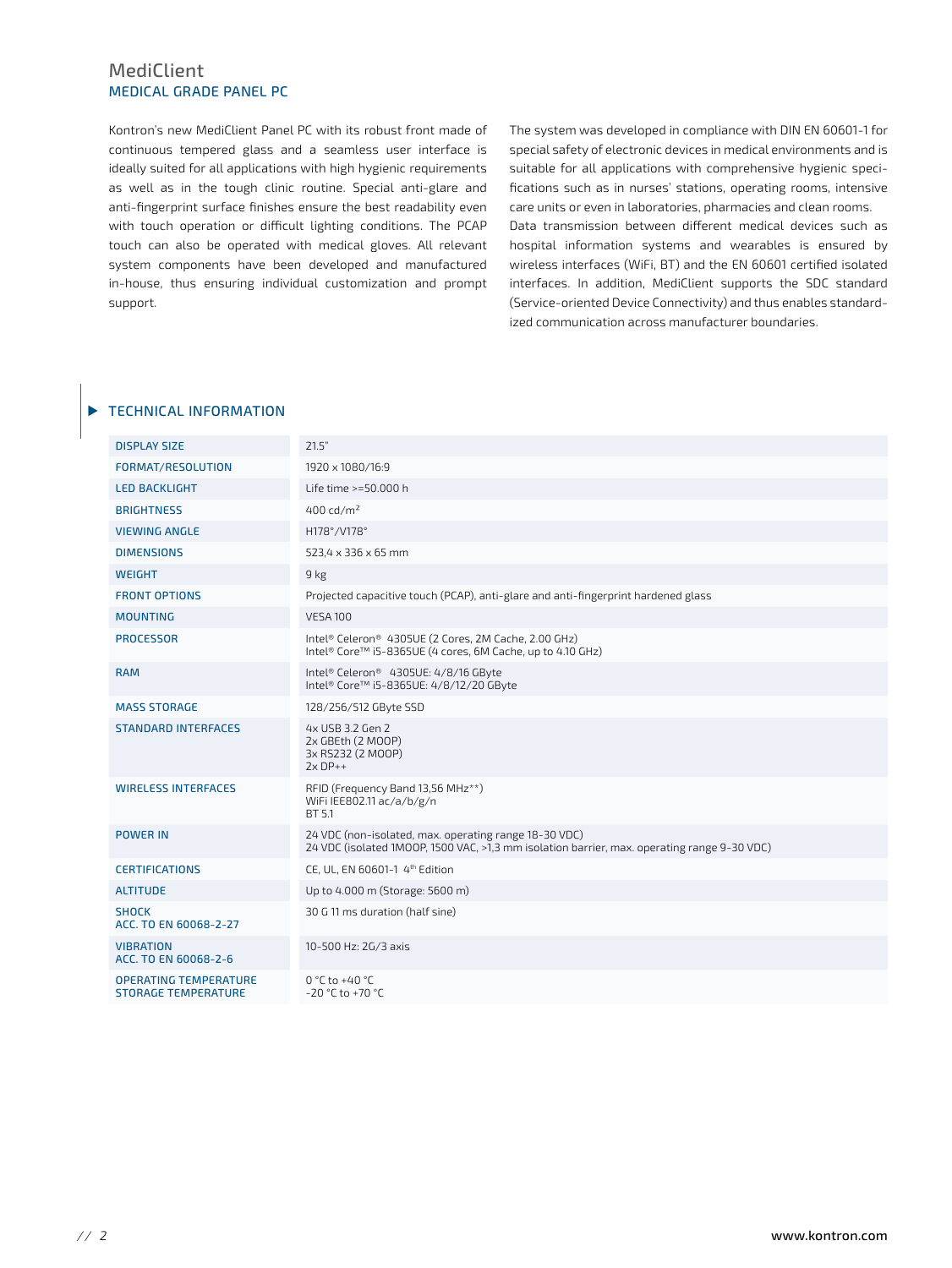#### **TECHNICAL INFORMATION**

| <b>PROTECTION CLASS</b>                               | IP65 front<br>IP32 rear                                                                                                                                                                            |  |
|-------------------------------------------------------|----------------------------------------------------------------------------------------------------------------------------------------------------------------------------------------------------|--|
| <b>HUMIDITY</b>                                       | 10 %-90 % @ 39 °C, non condensing                                                                                                                                                                  |  |
| <b>MTBF</b>                                           | > 50.000 h                                                                                                                                                                                         |  |
| <b>VERIFIED OS</b>                                    | Windows 10 IoT, Linux                                                                                                                                                                              |  |
| <b>ROHS COMPLIANT</b>                                 | yes                                                                                                                                                                                                |  |
| <b>COOLING</b>                                        | passive cooling, fanless                                                                                                                                                                           |  |
| <b>OPTIONS (FURTHER OPTIONS</b><br><b>ON REQUEST)</b> | Protection glass<br>Intel® Core™ i3-8145UE / i7-8665UE/ others<br>RAM extension<br>SSD extension<br><b>LTE</b><br>High brightness Displays<br>Customized printing/packaging/I0/BIOS<br>Hardened OS |  |

\*) In preparation<br>\*\*) Supporting multiple Transponders,<br>eg.: ISO14443 A: LEGIC Advant, MIFARE Classic,MIFARE DESFire EV1+2, MIFARE Plus S+X, MIFARE SmartMX, PayPass, MIFARE Classic EV1 , MIFARE Ultralight Cy... ISO14443 B:





de la provincia de la construcción de la construcción de la construcción de la construcción de la construcción

design to the contract of the contract of the contract of the contract of the contract of the contract of the c

### **DIMENSIONS**





design to the contract of the contract of the contract of the contract of the contract of the contract of the c

100 [3,937]"

100 [3,937]"

57.01 [2,244]"

57.01 [2,244]"

 $\overline{A}$ 

<u>。</u>